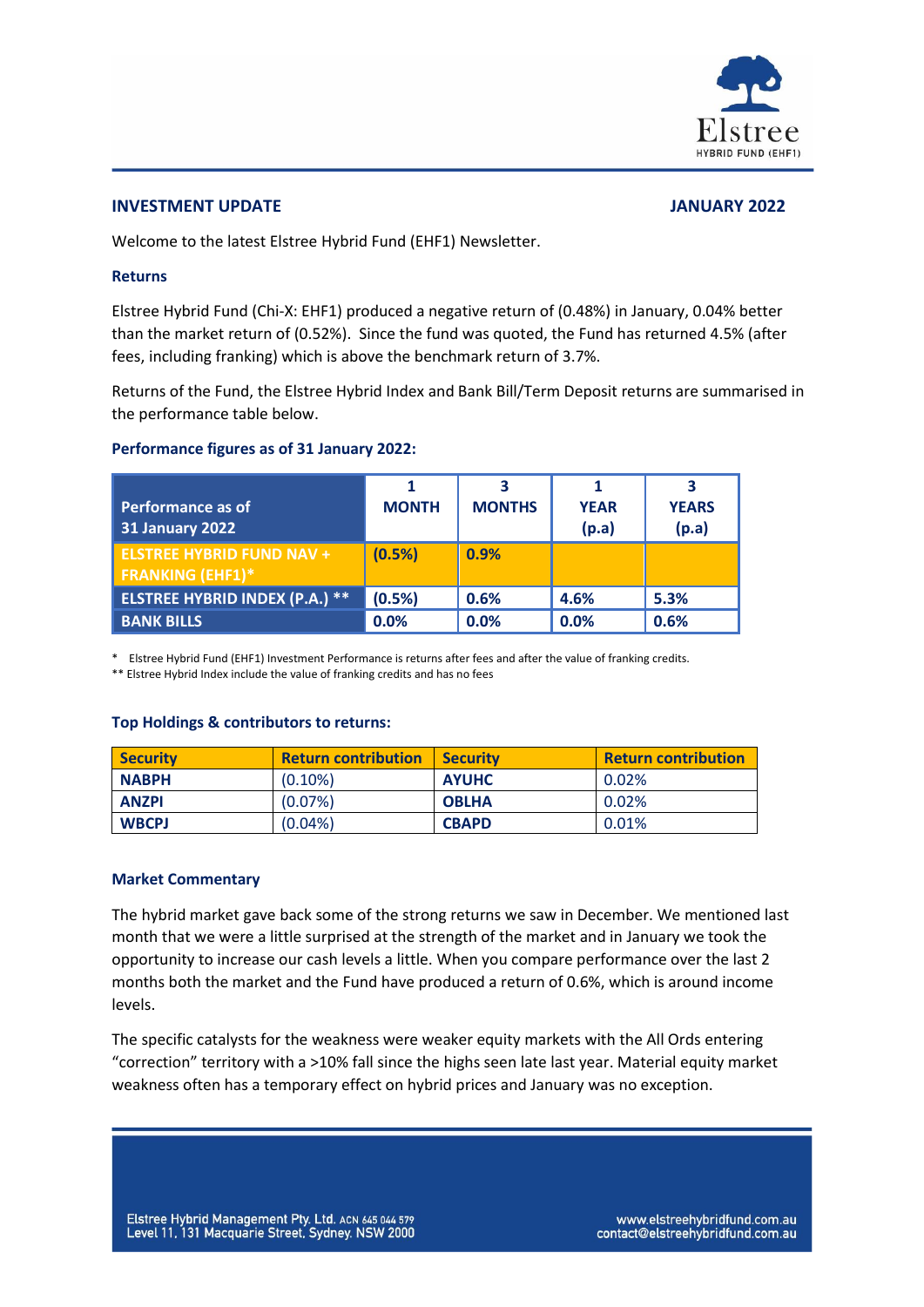

The other interesting factor was the markets expectations that there would be 2 new hybrid issues by ANZ and the CBA to replace their issues which reset/redeem in March. **Last year ASIC unveiled its new Design and Distribution Obligation (DDO) guidelines which we think will materially reduce the number of investors who will be able to participate in IPOs of hybrids**. This will impact the market and we think that new hybrid IPOs will need to be offered at higher margins to attract investors.

#### **When Hybrid markets weaken**

In all investments there is a trade-off between risk (ie negative returns) and higher than cash returns over the long run. Hybrids fit in the low to medium risk segment and are less risky than equities but riskier than cash type investments. The chart below shows how often there are negative months and how bad they are. The horizontal axis shows the number of negative months over the last 5 years (including Covid related moves) with the horizontal axis showing the average loss. It shows one of the attractive aspects of hybrids compared to other asset classes. The number of losing months is less than other asset classes and the average loss is pretty small. And most recoveries take only a few months. Compare that to an insomnia inducing investment in the All Ords which has a losing month every 3 or so months and on average you lose over 3% each time it happens. So, while a negative month for hybrids is non pleasant or common, they soon get back to work generating income.



www.elstreehybridfund.com.au contact@elstreehybridfund.com.au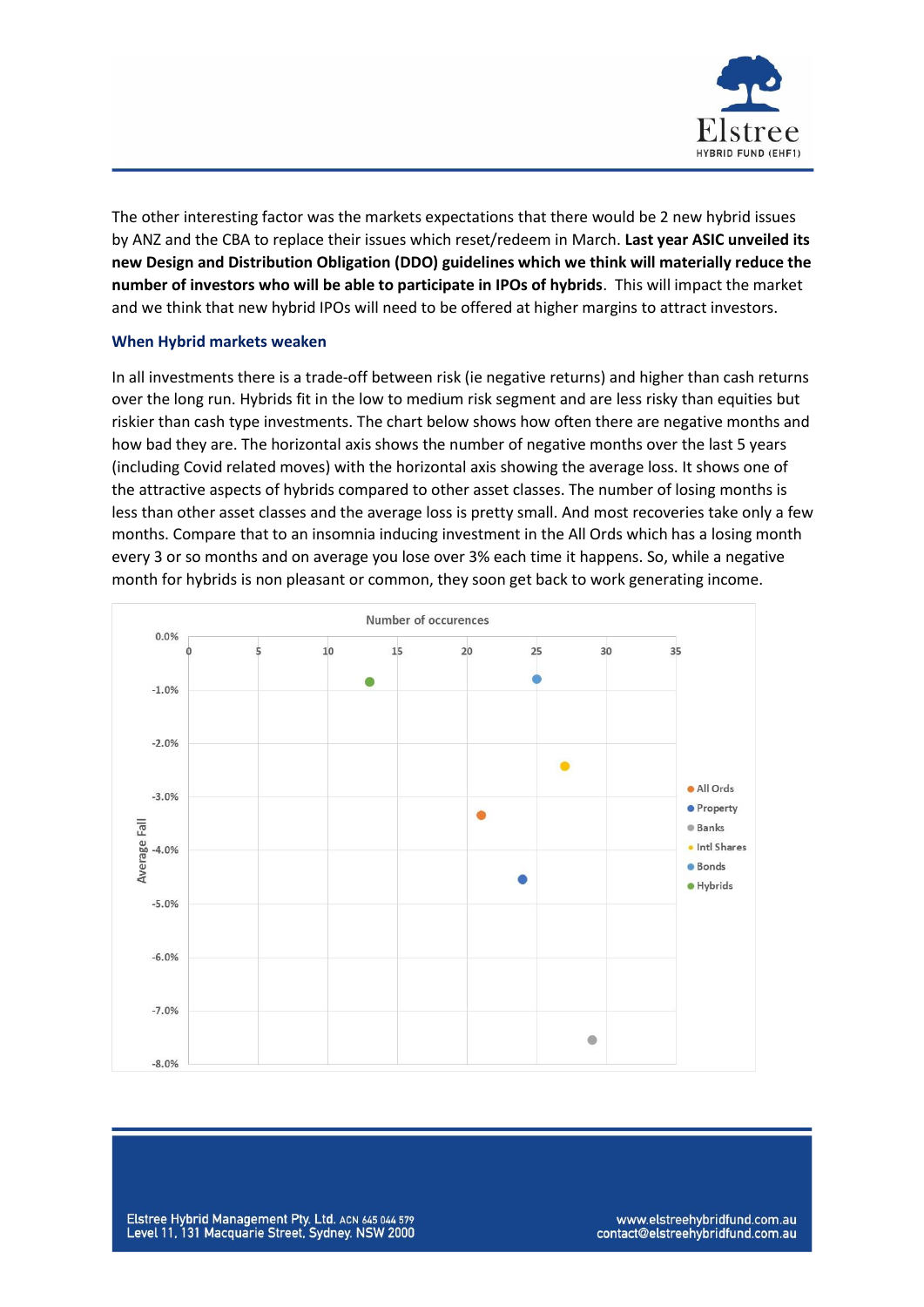

# **News & Media**

.

Elstree Hybrid Fund (EFH1) has been mentioned in the following articles throughout the last six months, many of which are educational in nature.



- [How Hybrids fit into 2021 Income Portfolios](https://www.livewiremarkets.com/wires/how-hybrids-fit-into-2021-income-portfolios) Campbell Dawson I Elstree Hybrid Fund
- [The Hitchhiker's Guide to Hybrids \(Part 1\)](https://www.livewiremarkets.com/wires/the-hitchhiker-s-guide-to-hybrids) Bella Kidman I Livewire Markets
- [This is the secret to a diversified portfolio \(Part 2\)](https://www.livewiremarkets.com/wires/this-is-the-secret-to-a-diversified-portfolio) Bella Kidman I Livewire Markets
- [The forgotten asset class presenting exciting opportunities](https://www.livewiremarkets.com/wires/the-forgotten-asset-class-presenting-exciting-opportunities) Bella Kidman I Livewire Markets



• [Fascinating Hybrid Journey Last Year](https://www.firstlinks.com.au/fascinating-hybrid-journey-last-year) – Campbell Dawson I Elstree Hybrid Fund



• [New Hybrid ETF on Chi-X](https://www.financialstandard.com.au/news/new-hybrids-etf-on-chi-x-178983920) – Staff Reporter I Financial Standard

MONEY|MANAGEMENT

• [Support for Elstree Hybrid Fund](https://www.moneymanagement.com.au/news/funds-management/support-elstree-hybrid-fund) – Staff Reporter I Money Management



• [Hybrids remain attractive alternative for income generation](https://www.adviservoice.com.au/2021/06/hybrids-remain-attractive-alternative-for-income-generation/) - Evergreen Ratings

Elstree Hybrid Management Pty. Ltd. ACN 645 044 579<br>Level 11, 131 Macquarie Street, Sydney. NSW 2000

www.elstreehybridfund.com.au contact@elstreehybridfund.com.au